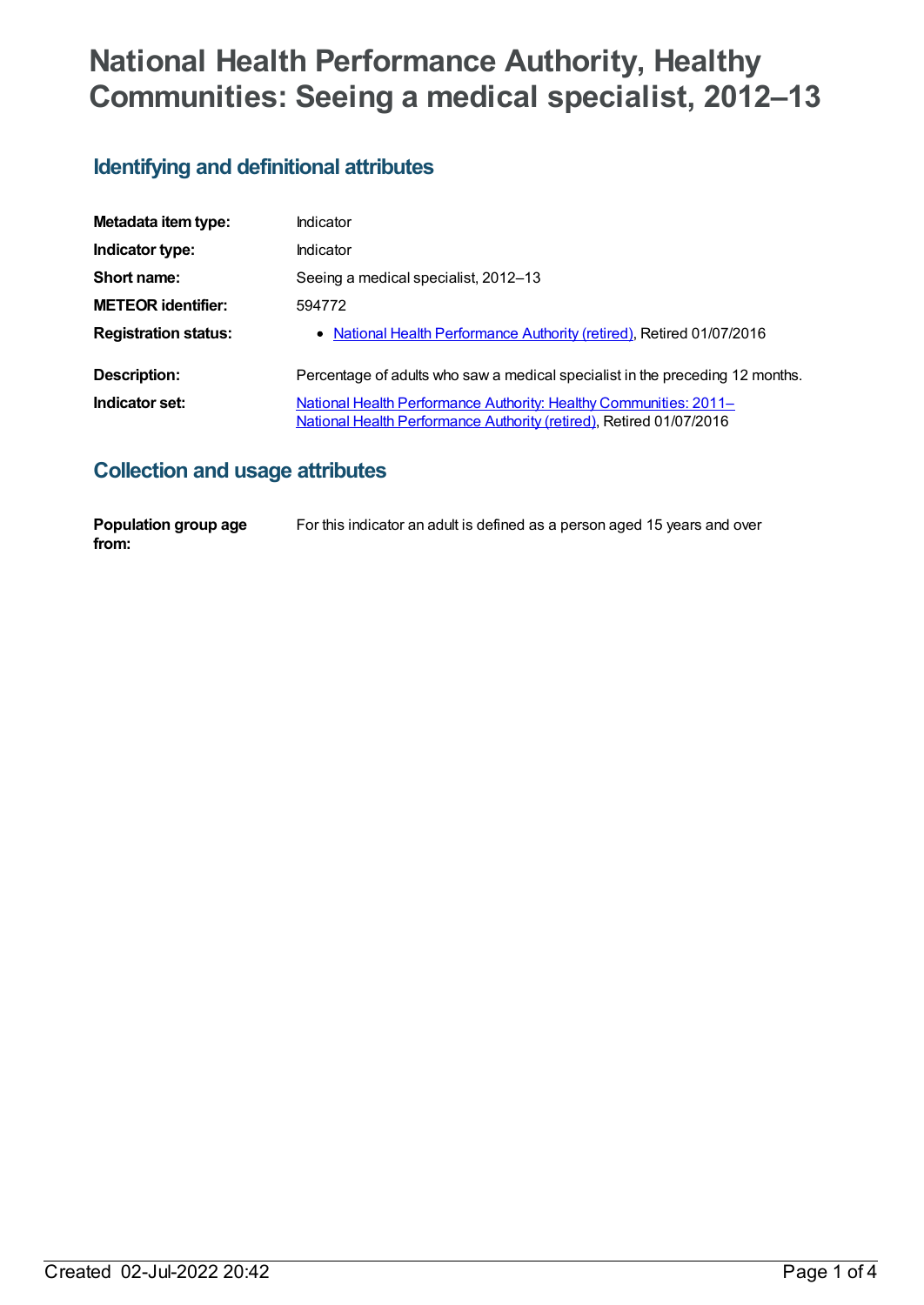**Computation description:** Participants in the Australian Bureau of Statistics (ABS) Patient Experience Survey 2012–13 who reported they saw a medical specialist in the preceding 12 months.

> The numerator was calculated as the sum of calibrated sample weights for adults who responded they saw a medical specialist in the preceding 12 months and who were enumerated within the particular Medicare local catchment.

Population is limited to persons aged 15 years and over.

The denominator was calculated as the sum of calibrated sample weights for persons aged 15 years and over who were enumerated within the Medicare Local catchment.

Person level survey weights were calibrated to independent estimates of the population of interest, referred to as 'benchmarks'. Weights calibrated against population benchmarks ensure that the survey estimates conform to independently estimated distributions of the population, rather than to the distribution within the sample itself. These benchmarks account for the distribution of people across state and territory, age group, and sex categories. Note: These benchmarks have not been calibrated for Medicare Local geography.

Analysis by remoteness and Socio-Economic Indexes for Areas (SEIFA) Index of Relative Socio-Economic Disadvantage (IRSD) is based on usual residence of the person.

The measure is presented as a percentage.

95% confidence intervals and relative standard errors are calculated for rates.

The National Health Performance Authority developed a suppression protocol to ensure robust reporting of these data at small areas.

|                     | • These suppression rules are based on limits for Relative Standard Error <sup>1</sup> and<br>Confidence Interval width of 30%, with additional cross-validation for<br>estimates close to these limits, that is plus or minus 3% of the limits. If an<br>estimate was marginal <sup>2</sup> with respect to Relative Standard Error, the<br>Confidence Interval width was used as the deciding factor. If an estimate was<br>marginal <sup>2</sup> with respect to Confidence Interval width, then Relative Standard<br>Error is used as the deciding factor<br>• Data were supressed based on the following rules: |
|---------------------|----------------------------------------------------------------------------------------------------------------------------------------------------------------------------------------------------------------------------------------------------------------------------------------------------------------------------------------------------------------------------------------------------------------------------------------------------------------------------------------------------------------------------------------------------------------------------------------------------------------------|
|                     | - Relative Standard Error of 33% or greater, or                                                                                                                                                                                                                                                                                                                                                                                                                                                                                                                                                                      |
|                     | - Confidence Interval (95%) width of 33% or greater, or                                                                                                                                                                                                                                                                                                                                                                                                                                                                                                                                                              |
|                     | - Relative Standard Error between 27% and 33%, with significantly <sup>3</sup> wider<br>Confidence Interval width than the average for that indicator, or                                                                                                                                                                                                                                                                                                                                                                                                                                                            |
|                     | - Confidence Interval width between 27% and 33%, with significantly <sup>3</sup> wider<br>Relative Standard Error than the average for that indicator.                                                                                                                                                                                                                                                                                                                                                                                                                                                               |
|                     | 1. For a dichotomous proportion, Relative Standard Error can be defined as the ratio of the standard<br>error and the minimum of the estimate and its complement (100%-estimate).                                                                                                                                                                                                                                                                                                                                                                                                                                    |
|                     | 2. In this context, marginal is defined as within 10% of the 30% limit, or +/-3%                                                                                                                                                                                                                                                                                                                                                                                                                                                                                                                                     |
|                     | 3. In this context, statistical significance is defined as at least two standard deviations above<br>average.                                                                                                                                                                                                                                                                                                                                                                                                                                                                                                        |
| <b>Computation:</b> | 100 × (Numerator ÷ Denominator)                                                                                                                                                                                                                                                                                                                                                                                                                                                                                                                                                                                      |
| Numerator:          | Number of adults who reported seeing a medical specialist in the preceding 12<br>months.                                                                                                                                                                                                                                                                                                                                                                                                                                                                                                                             |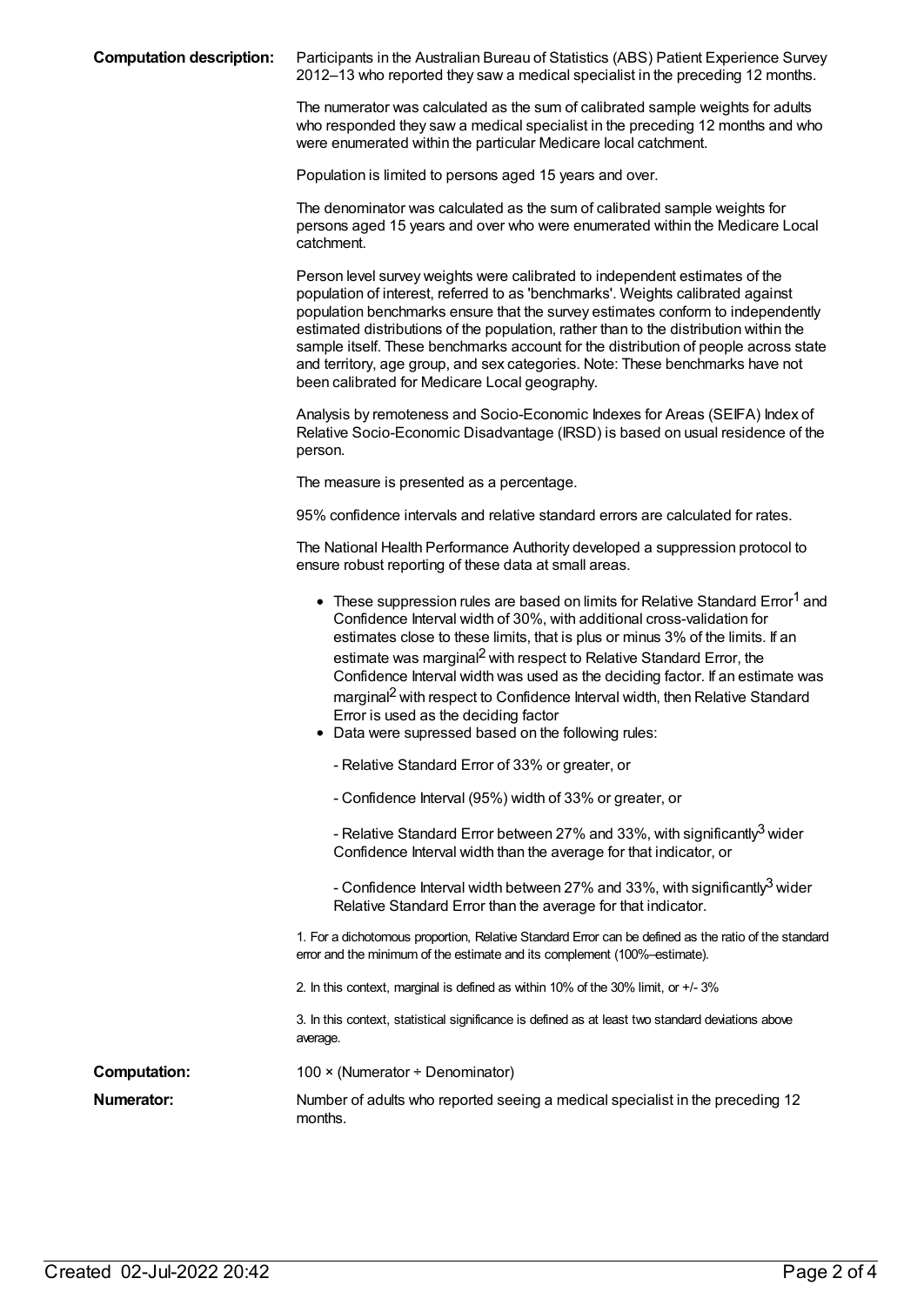| <b>Numerator data elements:</b> | <b>Data Element / Data Set-</b>                                                                            |
|---------------------------------|------------------------------------------------------------------------------------------------------------|
|                                 |                                                                                                            |
|                                 | Person-age, total years N[NN]                                                                              |
|                                 | <b>Data Source</b>                                                                                         |
|                                 | <b>ABS Patient Experience Survey (PEx)</b>                                                                 |
|                                 | Guide for use                                                                                              |
|                                 | Data source type: Survey                                                                                   |
|                                 | Data Element / Data Set-                                                                                   |
|                                 | Person-self-reported seeing a medical specialist, yes/no code N                                            |
|                                 | Data Source                                                                                                |
|                                 | <b>ABS Patient Experience Survey (PEx)</b>                                                                 |
|                                 | Guide for use                                                                                              |
|                                 | Data source type: Survey                                                                                   |
|                                 |                                                                                                            |
| Denominator:                    | Total number of persons aged 15 years and over who were enumerated within the<br>Medicare Local catchment. |
| <b>Denominator data</b>         | Data Element / Data Set-                                                                                   |
| elements:                       | Data Source                                                                                                |
|                                 | <b>ABS Patient Experience Survey (PEx)</b>                                                                 |
|                                 | Guide for use                                                                                              |
|                                 |                                                                                                            |
|                                 | Data source type: Survey                                                                                   |
| Disaggregation:                 | By Medicare Local catchments and Medicare Local peer groups.                                               |
| <b>Disaggregation data</b>      | <b>Data Element / Data Set-</b>                                                                            |
| elements:                       | Administrative health region-Medicare Local identifier, code AANNN                                         |
|                                 | Data Element / Data Set-                                                                                   |
|                                 |                                                                                                            |
|                                 | Administrative health region-Medicare Local peer group, code N                                             |

# **Representational attributes**

| <b>Representation class:</b> | Percentage |
|------------------------------|------------|
| Data type:                   | Real       |
| Unit of measure:             | Person     |
| Format:                      | N[NN].N    |
|                              |            |

**Indicator conceptual framework**

**Framework and dimensions: [PAF-Equity](https://meteor.aihw.gov.au/content/554927) of access** 

#### **Data source attributes**